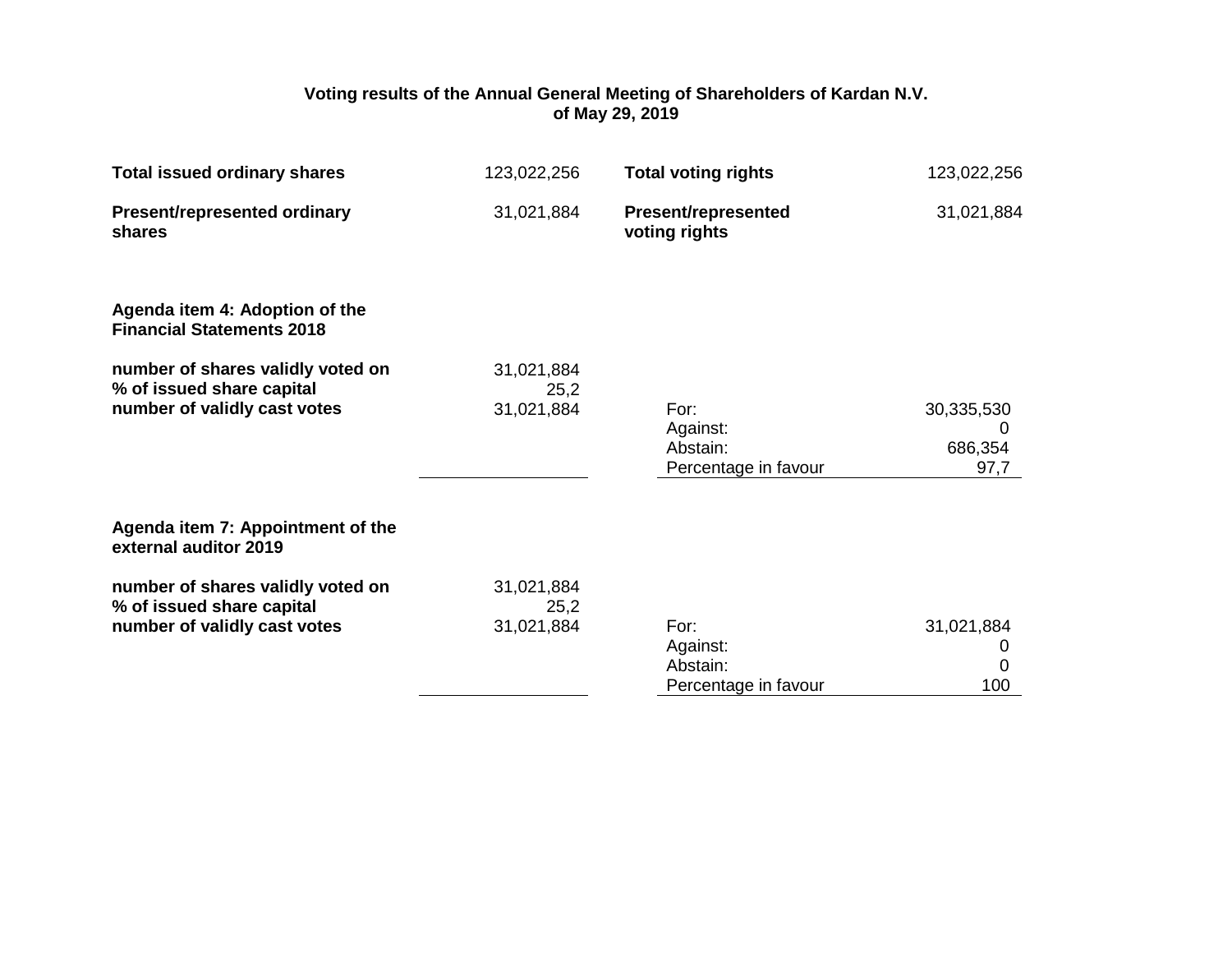| Agenda item 8: Discharge from<br>liability of the Board members                                                                                                                                                                   |                    |                                                      |                                      |
|-----------------------------------------------------------------------------------------------------------------------------------------------------------------------------------------------------------------------------------|--------------------|------------------------------------------------------|--------------------------------------|
| number of shares validly voted on<br>% of issued share capital                                                                                                                                                                    | 31,021,884<br>25,2 |                                                      |                                      |
| number of validly cast votes                                                                                                                                                                                                      | 31,021,884         | For:<br>Against:<br>Abstain:<br>Percentage in favour | 28,741,166<br>2,280,718<br>0<br>92,6 |
| Agenda item 9: Authorization of the<br>Board to continue the negotiations<br>with Debenture Holders and to reach<br>definitive debt settlement agreement<br>with Debenture Holders                                                |                    |                                                      |                                      |
| number of shares validly voted on                                                                                                                                                                                                 | 31,021,884         |                                                      |                                      |
| % of issued share capital<br>number of validly cast votes                                                                                                                                                                         | 25,2<br>31,021,884 | For:<br>Against:<br>Abstain:<br>Percentage in favour | 31,021,884<br>U<br>0<br>100          |
| Agenda item 10.1: Authorization to<br>the Board to issue shares and/or<br>rights to subscribe for shares to the<br>Debenture Holders and-to limit or<br>exclude pre-emptive rights, for a<br>period of 5 years as of May 29, 2019 |                    |                                                      |                                      |
| number of shares validly voted on<br>% of issued share capital                                                                                                                                                                    | 31,021,884<br>25,2 |                                                      |                                      |
| number of validly cast votes                                                                                                                                                                                                      | 31,021,884         | For:                                                 | 30,955,089                           |
|                                                                                                                                                                                                                                   |                    | Against:                                             | 66,795                               |
|                                                                                                                                                                                                                                   |                    | Abstain:                                             | 0                                    |
|                                                                                                                                                                                                                                   |                    | Percentage in favour                                 | 99,7                                 |